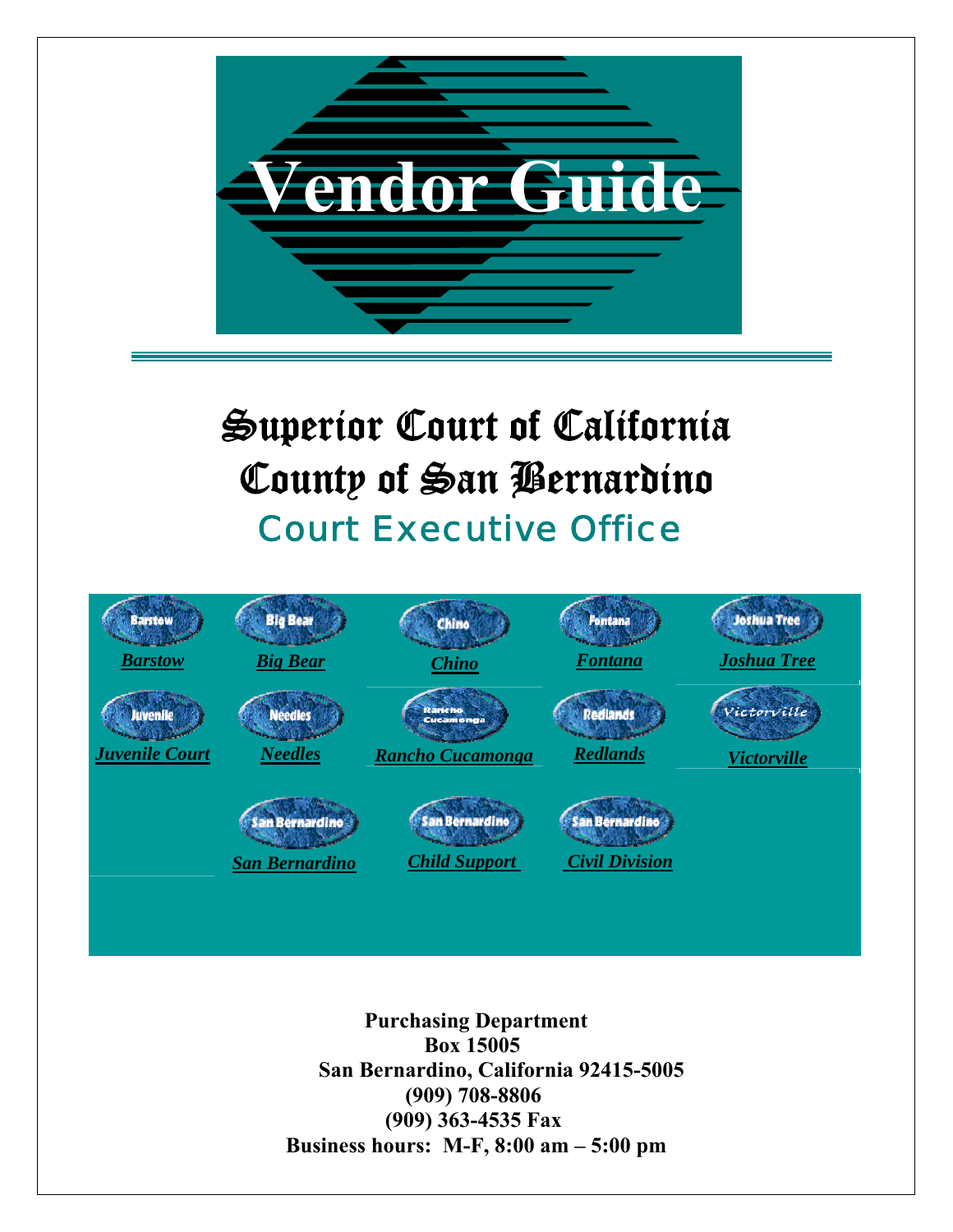## **SUPPORT A WIDE GEOGRAPHICAL AREA AND PROCUREMENT DIVERSITY**



The Court Executive Office provides administrative and business support to twelve (12) District Courts within San Bernardino County. The Court's centralized Purchasing Department assists the courts with their procurement needs. The Superior Court is governed by policy guidelines under the California Administrative Office of the Courts (*AOC*).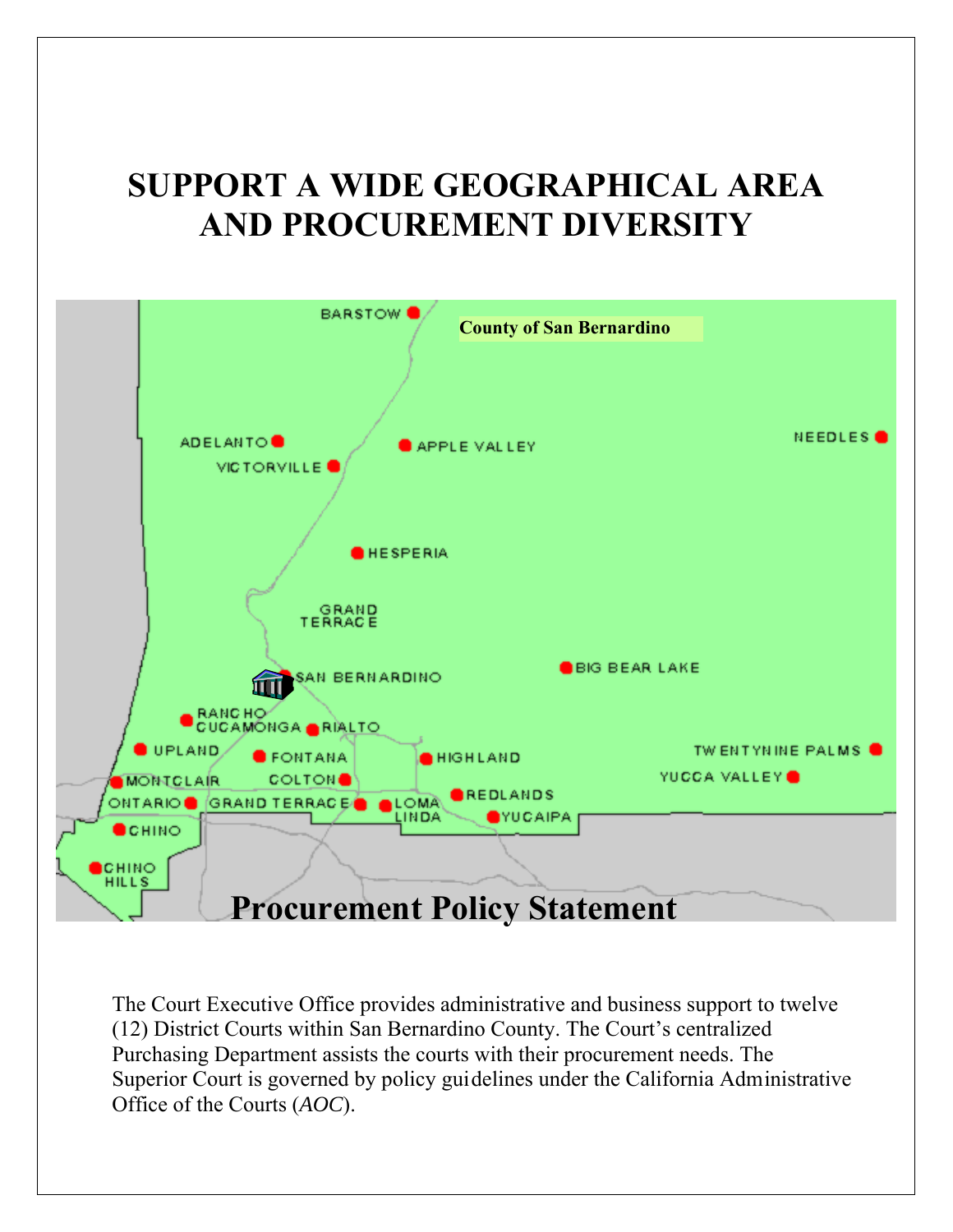All vendors are encouraged to seek business with the Superior Court. The Court seeks those companies that offer competitive pricing and quality products.

- ¾ **Vendors are asked not to solicit court employees directly.**
- ¾ **Vendors are encouraged to make appointments with the Purchasing Department prior to stopping by.**
- ¾ **Vendors are prohibited from offering gifts or gratuities to any employee or officials of the Court.**
- ¾ **Vendors are required to provide Federal Tax ID information and complete Vendor Payee Data Form upon request.**
- ¾ **Vendors may be disqualified for non- performance or history of poor quality of products or services.**

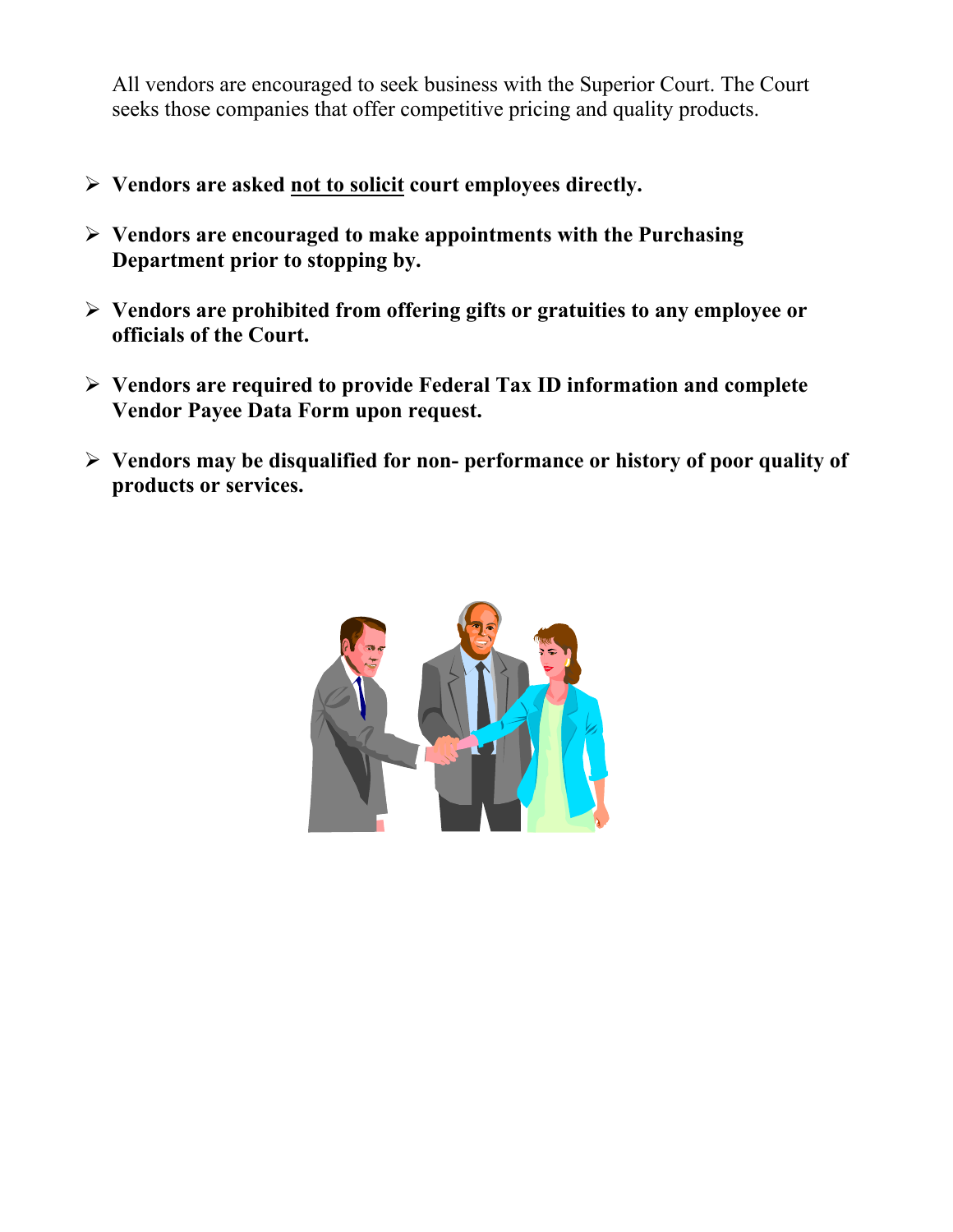## **Bidding Helpful Tips**

- ¾ Request for Proposals **(RFP)** and Formal Bids **(IFB)** can be densely detailed documents. These documents spell out the rules and requirements for vendors competing for a specific contract. By setting up bid guidelines, government agencies strive to make the contract-award process unambiguous and fair.
- ¾ The first thing to remember is to read an **RFP** or **IFB** in its entirety.
	- 1. **IFB's** are issued when the government agency specifies requirements for a product or service.
	- 2. **RFP's** are a solution-based process where the agency is seeking vendors' expertise in the statement of work and related cost. The RFP is a two-step process.

## The agency can select one or more of the qualified vendor proposals to negotiate a best final offer.

- $\triangleright$  When submitting a bid or proposal, address each and every issue raised, and stay with the specified format, even when you believe that a different format might be far more effective for presenting your information. This isn't just the government being arbitrary, proposal evaluators will be reading multiple offers and comparing various sections side by side. Utilizing a different format may hinder the evaluators search for information and may cause bid or proposal to be rejected.
- $\triangleright$  Each bid has a due date and time. No late bids will be accepted . If you rely on FedEx or Express mail you do so at your own risk.